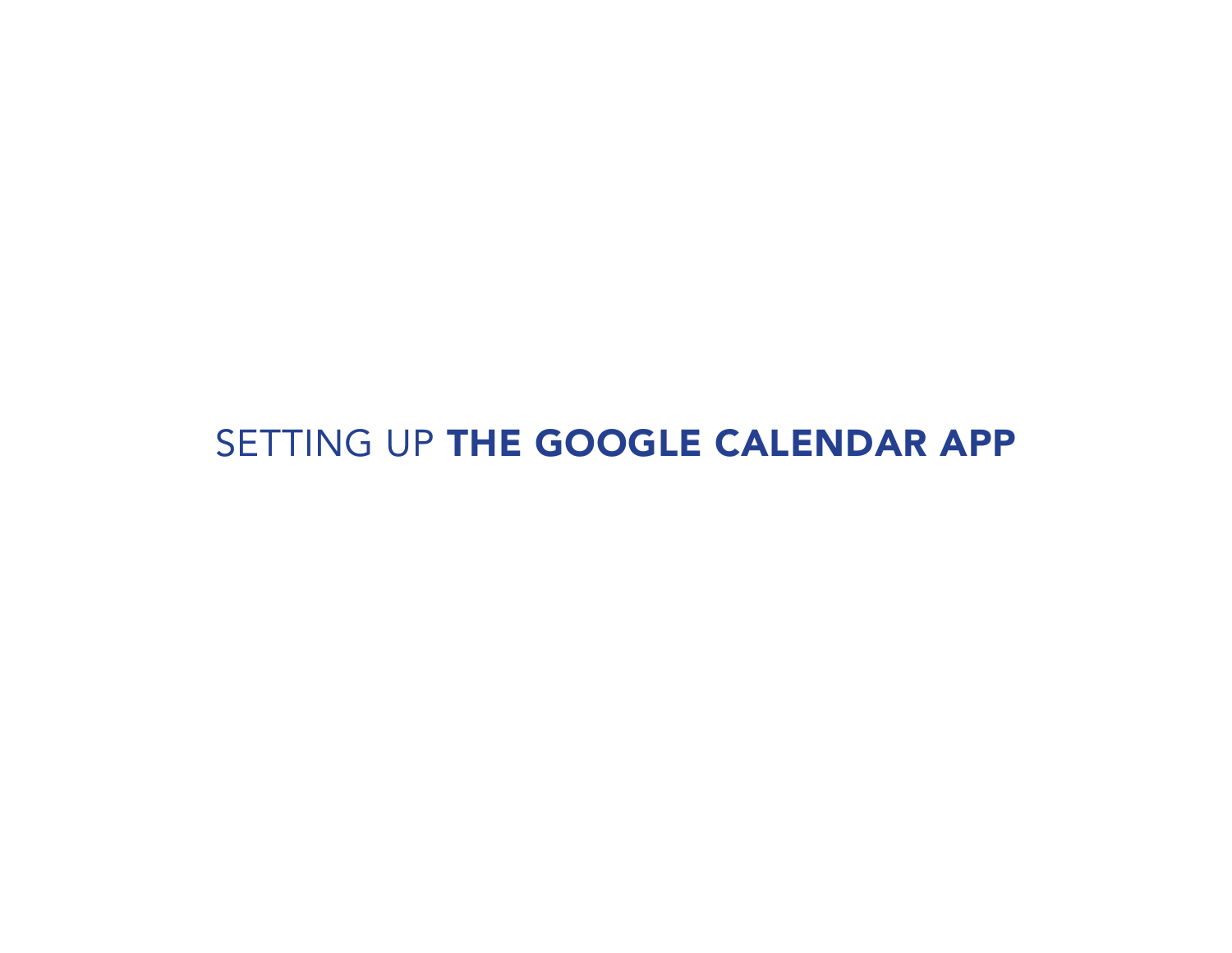

• Download the Google Calendar App.

| ● coo Verizon ? | 11:36 AM                                                                                                       |  |
|-----------------|----------------------------------------------------------------------------------------------------------------|--|
|                 | Select Google Accounts                                                                                         |  |
|                 |                                                                                                                |  |
|                 | Add another account                                                                                            |  |
|                 |                                                                                                                |  |
|                 | Google Calendar supports (Cloud, Exchange and Yahoo!<br>calendars. To enable, go to Settings and select Manage |  |

- Launch the App.
- If you do not want, or have, a Gmail email address, select "Add another account"\*

\*Gmail addresses will only need to accept the Travell Events calendar invite

## Step #1 Step #2 Step #3

| ● coo Verizon <                           | 11:36 AM   |            |              | <b>THE</b> |
|-------------------------------------------|------------|------------|--------------|------------|
| $X$ Sign In                               |            |            |              |            |
| Google                                    |            |            |              | Sign in    |
| Create your Google Account                |            |            |              |            |
| Name                                      |            |            |              |            |
| First.                                    |            | Last       |              |            |
| Choose your username                      |            |            |              |            |
|                                           |            |            | digmail.com- |            |
| I prefer to use my current email address. |            |            |              |            |
| Create a password                         |            |            |              |            |
|                                           |            |            |              |            |
| Confirm your password                     |            |            |              |            |
|                                           |            |            |              |            |
|                                           |            |            |              |            |
| Birthday                                  |            |            |              |            |
| Month                                     | $\div$ Day | $\ddot{z}$ | Year         |            |
|                                           |            |            |              |            |
| Gender                                    |            |            |              |            |

- Fill out the Google Account form.
- Select "I prefer to use my current email address" if not using Gmail.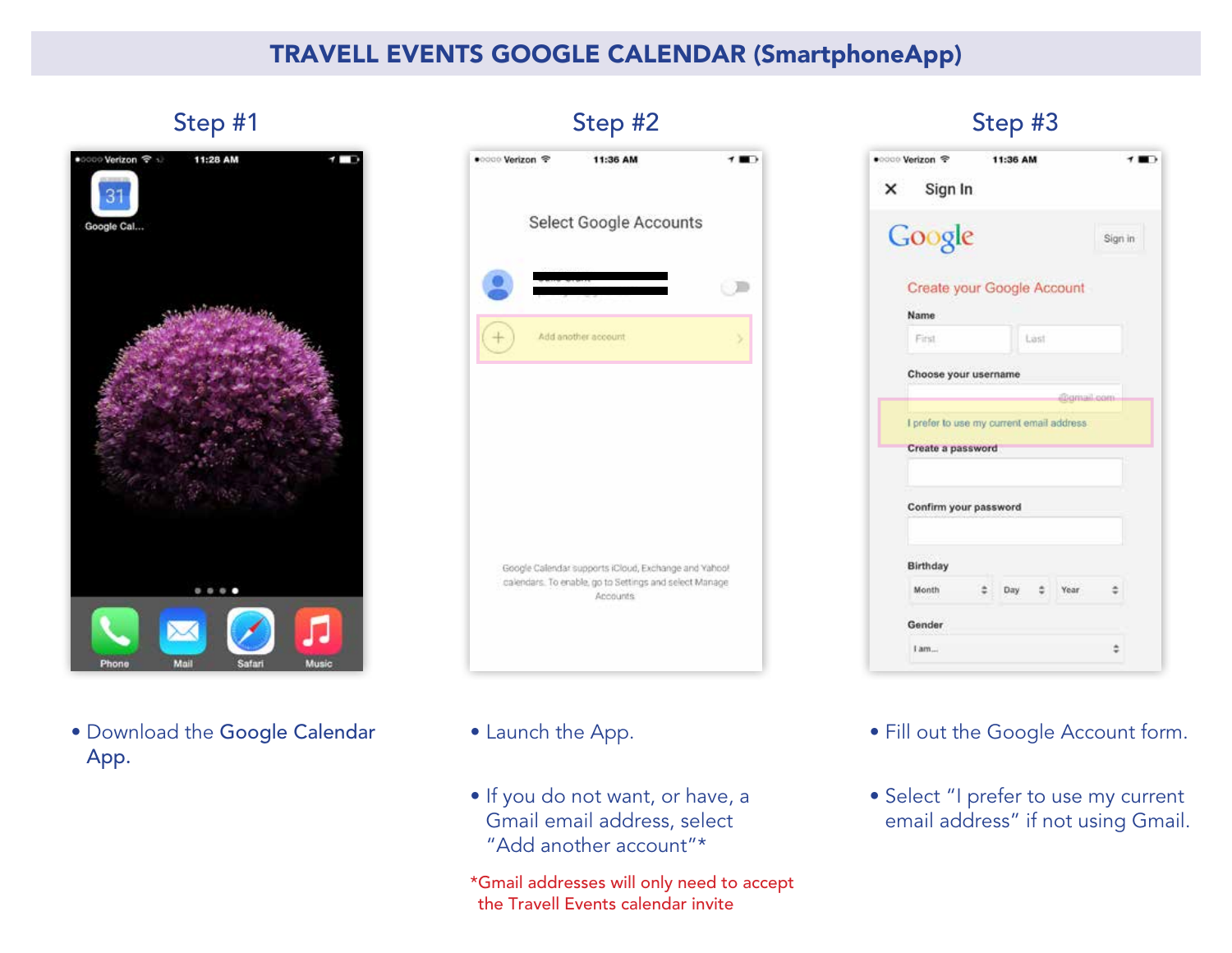| ●○○○○ Verizon <<br>11:38 AM                                 |     |
|-------------------------------------------------------------|-----|
| Sign In<br>×                                                |     |
| Google                                                      |     |
| Verify your account                                         |     |
| You're almost done! We just need to ve<br>start using it.   |     |
| Phone number<br>ex: (201) 555-5555                          |     |
| mi -                                                        | Goo |
| How should we send you codes?<br>· Text message (SMS)       |     |
| ◯ Voice Call                                                |     |
| Continue                                                    |     |
| Important: Google will never share your number with other a |     |
|                                                             |     |
| Google<br>Privacy & Terms<br>Help                           |     |

• Follow the verification prompts • Follow the verification prompts • Follow the verification prompts



# ● coo Verizon → 11:40 AM  $10$ Sign In  $\pmb{\times}$ Google Verify your ema You're almost done! A verificat sent to julialen Just check your email and follow the link to finish creating yo address, you'll be able to access all of God Can't find the email? Resend verification e Google Privacy & Terms Help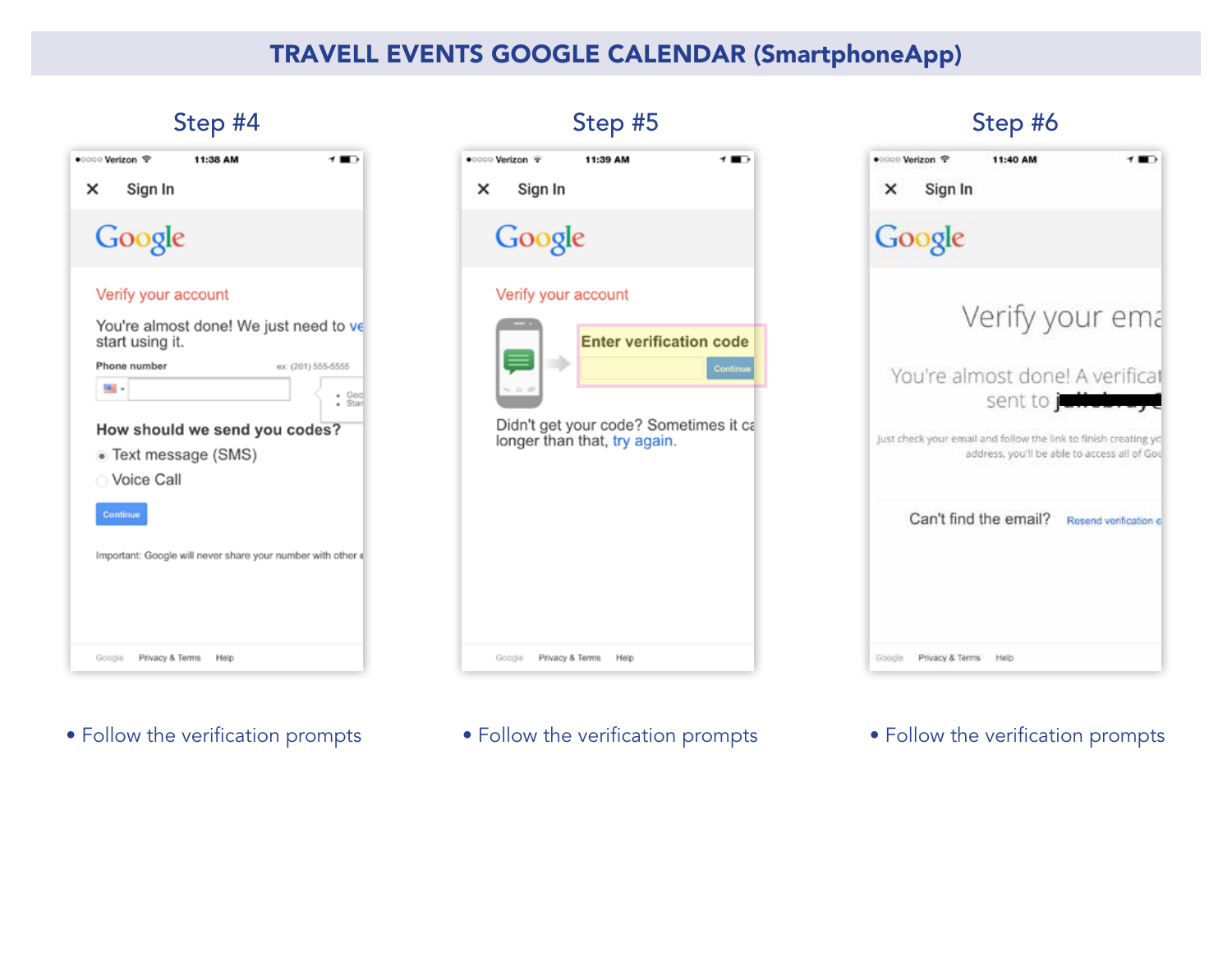| ●○○○○ Verizon <<br>11:40 AM<br>$\langle$ Inbox (1)                                                                                                                                                                                                        |
|-----------------------------------------------------------------------------------------------------------------------------------------------------------------------------------------------------------------------------------------------------------|
| From: account-verification-noreply@ ><br>Hide<br><b>To and the State of State Inc.</b>                                                                                                                                                                    |
| <b>Google Email Verification</b><br>July 16, 2015 at 11:39 AM                                                                                                                                                                                             |
| Welcome to Google Accounts. To activate your<br>account and verify your email<br>address, please click the following link:                                                                                                                                |
| https://accounts.google.com/VEH?c=CJKY-<br>vGd977OSBCYt5bR6aPwvVc&hl=en                                                                                                                                                                                   |
| ***NOTE*** Please print this page for your<br>records. You'll need your<br>verification link if you lose access to your<br>account (for example,<br>if you forget your username or password).                                                             |
| If you've received this mail in error, it's likely that<br>another user<br>entered your email address while trying to create<br>an account for a different<br>email address. If you don't click the verification<br>link, the account won't<br>اممغسبافمم |
|                                                                                                                                                                                                                                                           |

• Follow the verification prompts • Sign into the Google Calendar

| ● coo Verizon ?                 | 11:40 AM                                                            |    |
|---------------------------------|---------------------------------------------------------------------|----|
|                                 | a accounts.google.com                                               | c, |
|                                 | Google                                                              |    |
|                                 | One account. All of Google.                                         |    |
|                                 |                                                                     |    |
| Enter your email                |                                                                     |    |
|                                 | Next                                                                |    |
|                                 | Need help?                                                          |    |
|                                 | Create account                                                      |    |
|                                 | One Google Account for everything Google<br>8 M & <b>B # &gt; 8</b> |    |
| About Google Privacy Terms Help |                                                                     |    |
|                                 |                                                                     |    |

App using the account info you set up.

## Step #5 Step #6 Step #6 Step #7 Step #7



• Click the "Got It" button.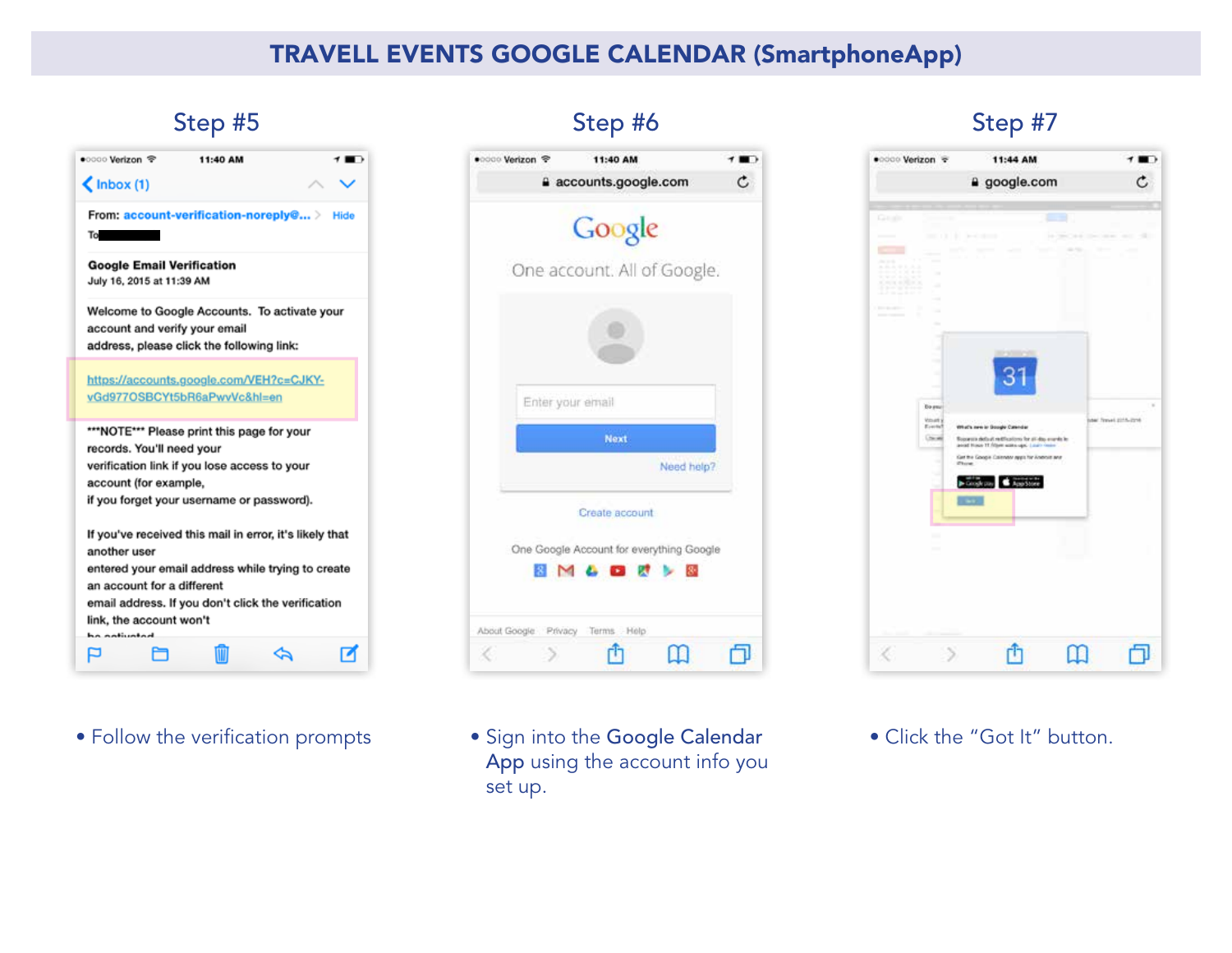| ● COOO Verizon →                                                                                              | 11:44 AM                                                                              |                                                                                                                                                                                                                                                                                                                                                                                                                                                                                             | ◐        |  |
|---------------------------------------------------------------------------------------------------------------|---------------------------------------------------------------------------------------|---------------------------------------------------------------------------------------------------------------------------------------------------------------------------------------------------------------------------------------------------------------------------------------------------------------------------------------------------------------------------------------------------------------------------------------------------------------------------------------------|----------|--|
|                                                                                                               | a google.com                                                                          |                                                                                                                                                                                                                                                                                                                                                                                                                                                                                             | Ċ        |  |
| Go-jpli<br><b>Terms</b>                                                                                       |                                                                                       |                                                                                                                                                                                                                                                                                                                                                                                                                                                                                             |          |  |
| <b>SHEETING</b>                                                                                               | $+111$<br>-134<br><b><i><u>Sales de concerto d</u></i></b><br>$40 - 24 + 44 - 24 + 3$ | For Cities                                                                                                                                                                                                                                                                                                                                                                                                                                                                                  | $12 -$   |  |
| <b>MARS</b><br>$\frac{1}{2} \left( \frac{1}{2} \right) \left( \frac{1}{2} \right) \left( \frac{1}{2} \right)$ | san Art<br><b>Service</b><br>-                                                        | time Print 11<br>$\frac{1}{2} \left( \frac{1}{2} \right) \left( \frac{1}{2} \right) \left( \frac{1}{2} \right) \left( \frac{1}{2} \right) \left( \frac{1}{2} \right) \left( \frac{1}{2} \right) \left( \frac{1}{2} \right) \left( \frac{1}{2} \right) \left( \frac{1}{2} \right) \left( \frac{1}{2} \right) \left( \frac{1}{2} \right) \left( \frac{1}{2} \right) \left( \frac{1}{2} \right) \left( \frac{1}{2} \right) \left( \frac{1}{2} \right) \left( \frac{1}{2} \right) \left( \frac$ | Service. |  |
| because in the<br>Jy.<br>16.6                                                                                 | $\sim$                                                                                | <b>PERSON</b>                                                                                                                                                                                                                                                                                                                                                                                                                                                                               |          |  |
| $\sim$                                                                                                        |                                                                                       |                                                                                                                                                                                                                                                                                                                                                                                                                                                                                             |          |  |
| ÷<br>$\frac{1}{2}$                                                                                            |                                                                                       |                                                                                                                                                                                                                                                                                                                                                                                                                                                                                             |          |  |
| 1.50 000 000<br>٠<br>$\sim$                                                                                   |                                                                                       |                                                                                                                                                                                                                                                                                                                                                                                                                                                                                             |          |  |
| a free down<br>٦<br>$\sim$                                                                                    |                                                                                       |                                                                                                                                                                                                                                                                                                                                                                                                                                                                                             |          |  |
| $\sim$                                                                                                        |                                                                                       |                                                                                                                                                                                                                                                                                                                                                                                                                                                                                             |          |  |
| $\sim$                                                                                                        |                                                                                       |                                                                                                                                                                                                                                                                                                                                                                                                                                                                                             |          |  |
| $\sim$                                                                                                        |                                                                                       |                                                                                                                                                                                                                                                                                                                                                                                                                                                                                             |          |  |
| ÷<br>$1 - 1$                                                                                                  |                                                                                       |                                                                                                                                                                                                                                                                                                                                                                                                                                                                                             |          |  |
|                                                                                                               |                                                                                       |                                                                                                                                                                                                                                                                                                                                                                                                                                                                                             |          |  |
|                                                                                                               | the pair work to with this calendar ?<br>M.                                           | $\omega$                                                                                                                                                                                                                                                                                                                                                                                                                                                                                    |          |  |
|                                                                                                               |                                                                                       | Tokyo protecting based                                                                                                                                                                                                                                                                                                                                                                                                                                                                      |          |  |
| <b>THE UNITED</b>                                                                                             | <b>RANGE CARD OF STREET, CONTROL</b>                                                  |                                                                                                                                                                                                                                                                                                                                                                                                                                                                                             |          |  |
|                                                                                                               |                                                                                       |                                                                                                                                                                                                                                                                                                                                                                                                                                                                                             |          |  |
| -                                                                                                             |                                                                                       |                                                                                                                                                                                                                                                                                                                                                                                                                                                                                             |          |  |
| <b>Signed</b>                                                                                                 |                                                                                       |                                                                                                                                                                                                                                                                                                                                                                                                                                                                                             |          |  |
| $\sim$                                                                                                        |                                                                                       |                                                                                                                                                                                                                                                                                                                                                                                                                                                                                             |          |  |
| $\sim$                                                                                                        |                                                                                       |                                                                                                                                                                                                                                                                                                                                                                                                                                                                                             |          |  |
| $\frac{1}{2} \left( \frac{1}{2} \right) \left( \frac{1}{2} \right)$                                           |                                                                                       |                                                                                                                                                                                                                                                                                                                                                                                                                                                                                             |          |  |
| <b>There</b>                                                                                                  |                                                                                       |                                                                                                                                                                                                                                                                                                                                                                                                                                                                                             |          |  |
| ۰.                                                                                                            |                                                                                       |                                                                                                                                                                                                                                                                                                                                                                                                                                                                                             |          |  |
|                                                                                                               |                                                                                       |                                                                                                                                                                                                                                                                                                                                                                                                                                                                                             |          |  |
|                                                                                                               |                                                                                       |                                                                                                                                                                                                                                                                                                                                                                                                                                                                                             |          |  |
|                                                                                                               |                                                                                       |                                                                                                                                                                                                                                                                                                                                                                                                                                                                                             |          |  |
|                                                                                                               |                                                                                       |                                                                                                                                                                                                                                                                                                                                                                                                                                                                                             |          |  |
|                                                                                                               |                                                                                       |                                                                                                                                                                                                                                                                                                                                                                                                                                                                                             |          |  |
|                                                                                                               |                                                                                       |                                                                                                                                                                                                                                                                                                                                                                                                                                                                                             |          |  |
|                                                                                                               |                                                                                       |                                                                                                                                                                                                                                                                                                                                                                                                                                                                                             |          |  |
| ì,                                                                                                            |                                                                                       |                                                                                                                                                                                                                                                                                                                                                                                                                                                                                             |          |  |

- Click "Yes" to adding the Travell Events to your calendar.\*
- \*This will be a web page in your smartphone browser. Close it and open the Google Calendar App.

## Step #8 Step #9 Step #9 Step #10 •• co Verizon ® 11:46 AM  $\rightarrow$ Sign In × Google Sign in with your Google Account Email Password Sign in Need help? Create an account One Google Account for everything Google **NM & DB # > NE**

• Open the Google Calendar and Sign in

Non-Gmail users: Open the calendar app and click the bars in the upper left corner. Scroll down and select "Settings" and then scroll down to "Manage accounts". Make sure your registered Email account is listed and turned on.



• Voilà! You will now receive all notifications from the Travell Events calendar\*

\*Some Events may have attachments and hyperlinks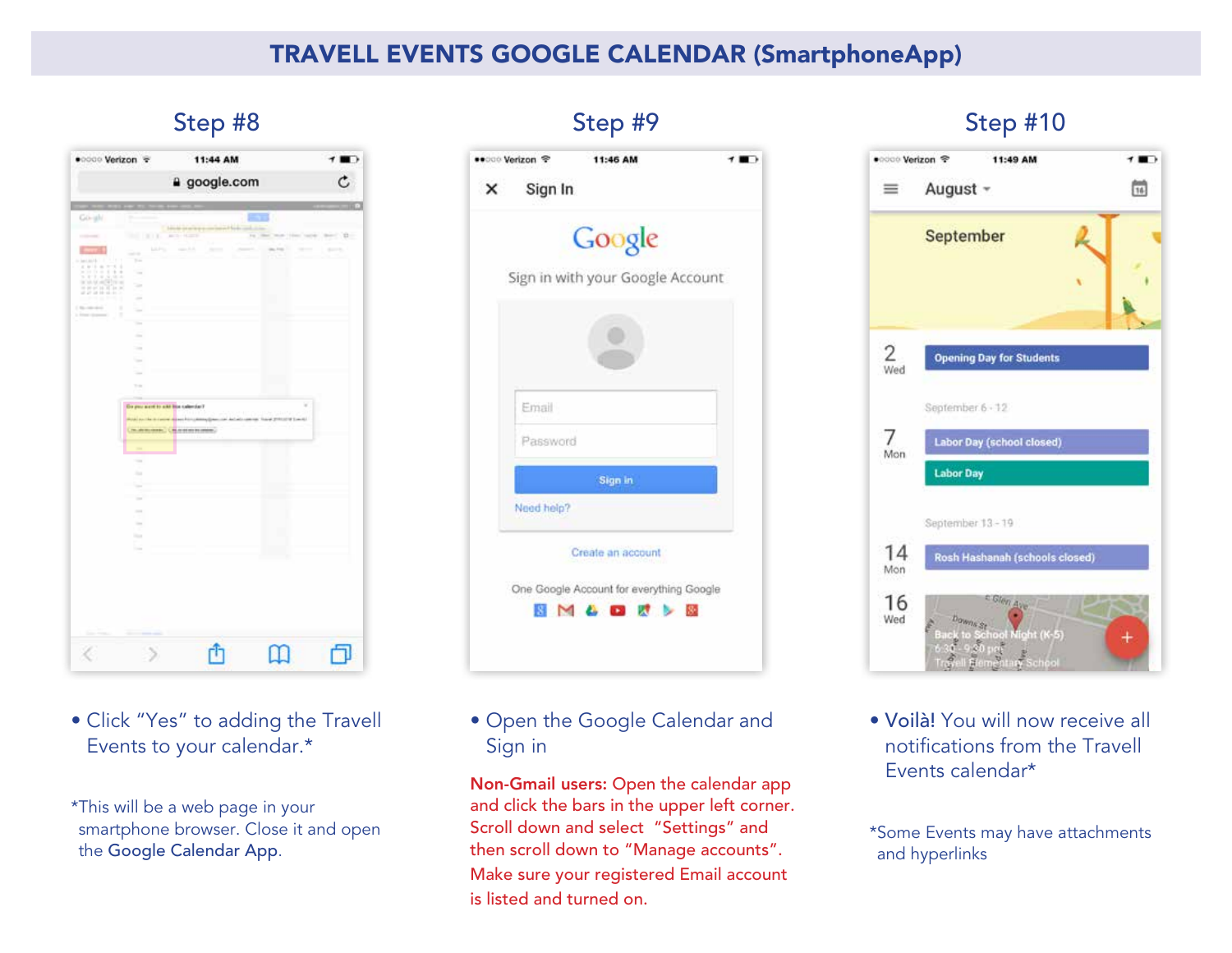# SETTING UP CUSTOM AND EVENT NOTIFICATIONS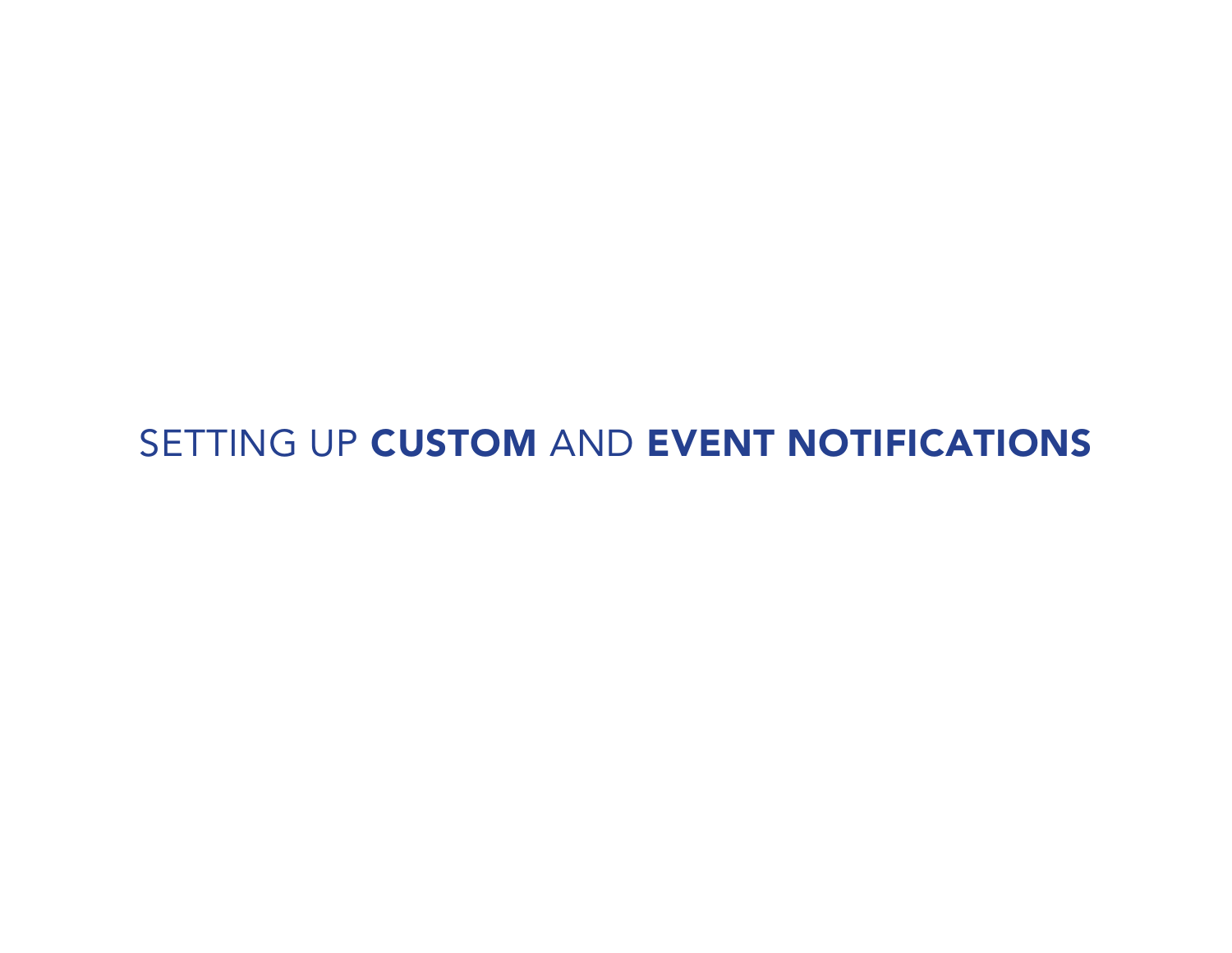## Customizing Travell Events Calendar Notifications



• Go under Settings in the Calendar App

## •• : Verizon <sup>®</sup> 10:49 AM  $\rightarrow$  00 Settings DONE General  $\mathcal{P}$ Events from Gmail  $\rightarrow$ Apps from Google  $\,$ Googl Events  $\rightarrow$ Travell 2015-2016 Events  $\,$ More Birthdays  $\,$ Holidays  $\,$ Manage accounts  $\,$ About  $\geq$

• Click on the Travell 2015-2016 Events calendar

## Step #1 Step #2 Step #3

| $\leftarrow$ Edit calendar<br>Travell 2015-2016 Events<br>Color<br>Default notifications<br>1 hour before<br>Add another notification<br>Default notifications for all day events<br>Add a notification |  | ●●○○○ Verizon <>>> 10:49 AM |             |
|---------------------------------------------------------------------------------------------------------------------------------------------------------------------------------------------------------|--|-----------------------------|-------------|
|                                                                                                                                                                                                         |  |                             |             |
|                                                                                                                                                                                                         |  |                             |             |
|                                                                                                                                                                                                         |  |                             | Radicchio > |
|                                                                                                                                                                                                         |  |                             |             |
|                                                                                                                                                                                                         |  |                             |             |
|                                                                                                                                                                                                         |  |                             |             |
|                                                                                                                                                                                                         |  |                             |             |
|                                                                                                                                                                                                         |  |                             |             |
|                                                                                                                                                                                                         |  |                             |             |
|                                                                                                                                                                                                         |  |                             |             |
|                                                                                                                                                                                                         |  |                             |             |
|                                                                                                                                                                                                         |  |                             |             |
|                                                                                                                                                                                                         |  |                             |             |

- Select the default notifications of your choice and exit screen\*
- \*Options include email, pop-up and vibrate notifications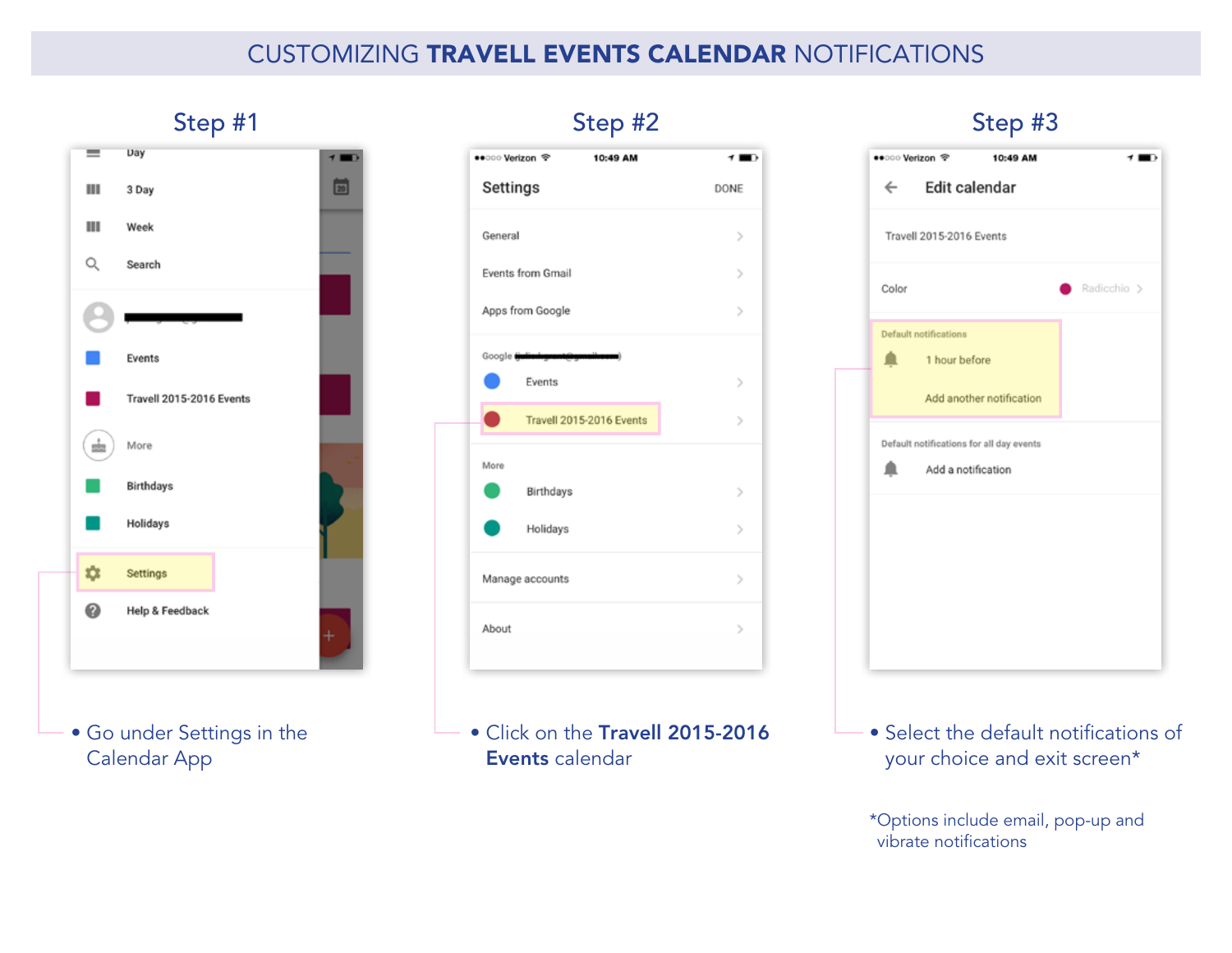## Customizing Individual Event Notifications



• Click on the event you would like to change the notificaition



• Click on the edit icon

\*Some Events may have attachments and hyperlinks



• You can add and customize notifications for your event